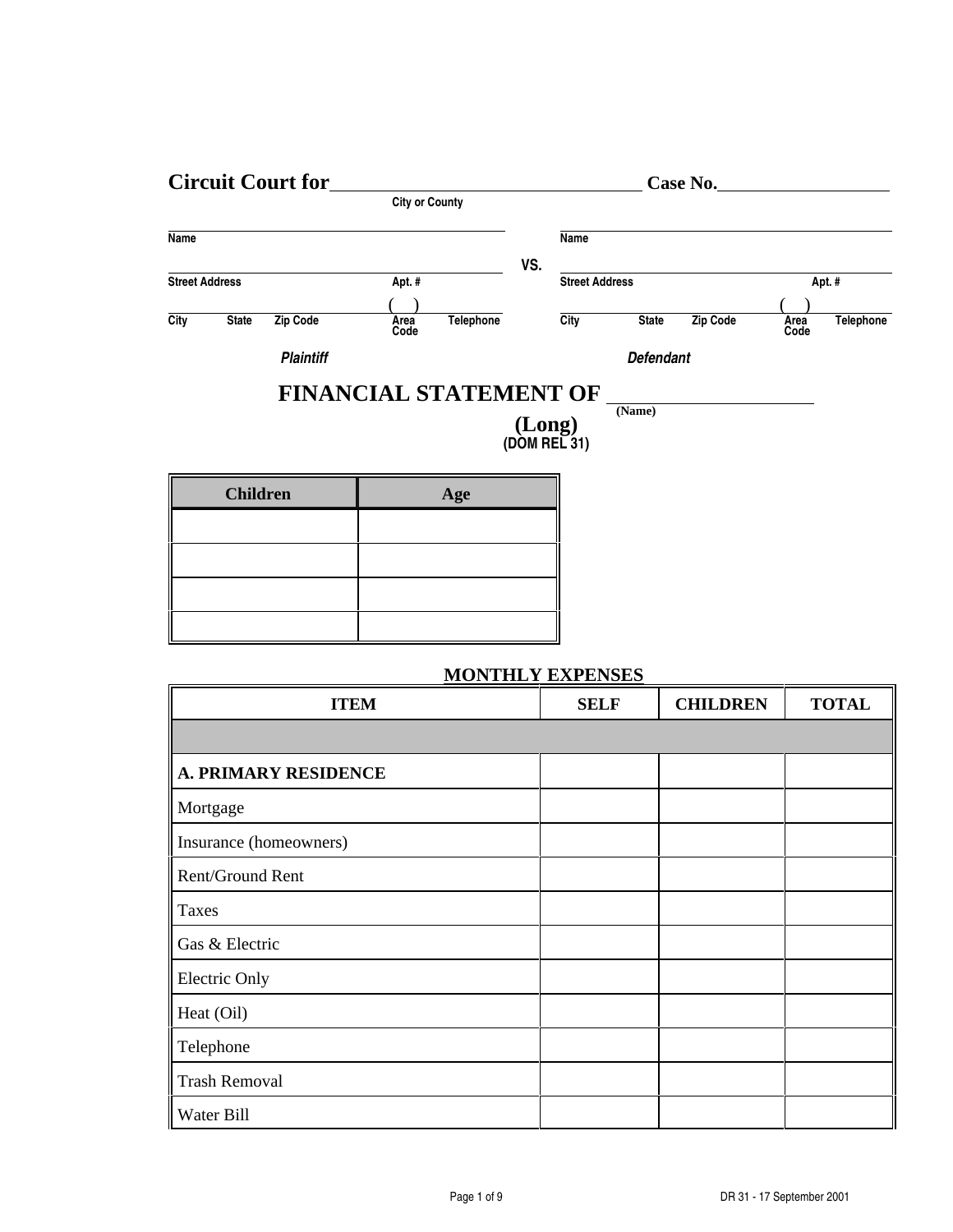| Cell Phone/Pager                                           |  |  |
|------------------------------------------------------------|--|--|
| Repairs                                                    |  |  |
| Lawn & Yard Care (snow removal)                            |  |  |
| Replacement<br>Furnishings/Appliances                      |  |  |
| Condo Fee<br>(not included elsewhere)                      |  |  |
| Painting/Wallpapering                                      |  |  |
| <b>Carpet Cleaning</b>                                     |  |  |
| Domestic Assistance/Housekeeper                            |  |  |
| Pool                                                       |  |  |
| Other:                                                     |  |  |
| <b>SUB TOTAL</b>                                           |  |  |
|                                                            |  |  |
| <b>B. SECONDARY RESIDENCE</b><br>(i.e. Summer Home/Rental) |  |  |
| Mortgage                                                   |  |  |
| Insurance (homeowners)                                     |  |  |
| Rent/Ground Rent                                           |  |  |
| Gas & Electric                                             |  |  |
| <b>Electric Only</b>                                       |  |  |
| Heat (Oil)                                                 |  |  |
| Telephone                                                  |  |  |
| <b>Trash Removal</b>                                       |  |  |
| Water Bill                                                 |  |  |
| Cell Phone/Pager                                           |  |  |
| Repairs                                                    |  |  |
| Lawn & Yard Care (snow removal)                            |  |  |
| Replacement<br>Furnishings/Appliances                      |  |  |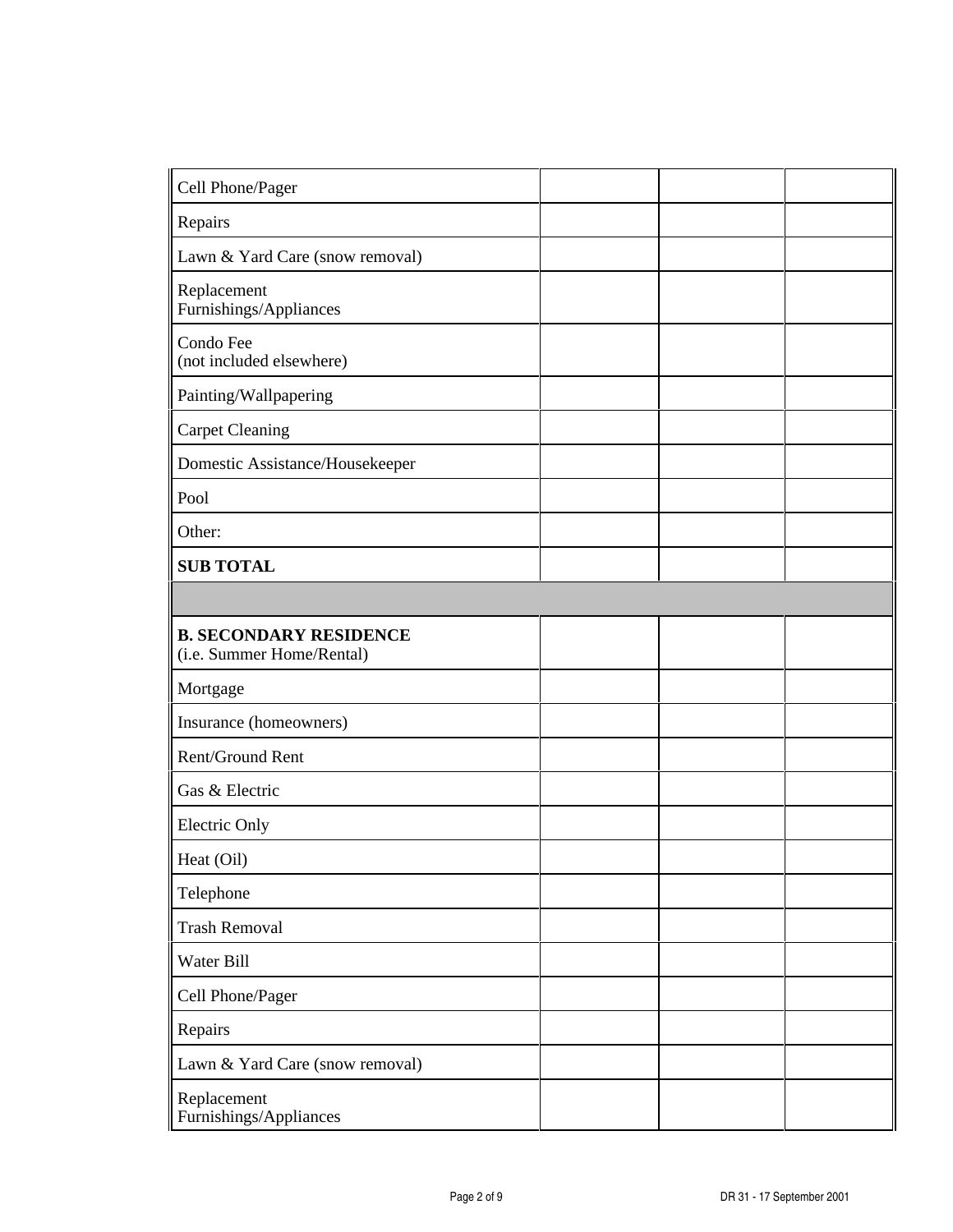| Condo Fee<br>(not included elsewhere) |  |  |
|---------------------------------------|--|--|
| Painting/Wallpapering                 |  |  |
| <b>Carpet Cleaning</b>                |  |  |
| Domestic Assistance/Housekeeper       |  |  |
| Pool                                  |  |  |
| Other:                                |  |  |
| <b>SUB TOTAL</b>                      |  |  |
|                                       |  |  |
| C. OTHER HOUSEHOLD NECESSITIES        |  |  |
| Food                                  |  |  |
| Drug Store Items                      |  |  |
| <b>Household Supplies</b>             |  |  |
| Other:                                |  |  |
| <b>SUB TOTAL</b>                      |  |  |
|                                       |  |  |
| <b>D. MEDICAL/DENTAL</b>              |  |  |
| <b>Health Insurance</b>               |  |  |
| Therapist/Counselor                   |  |  |
| <b>Extraordinary Medical</b>          |  |  |
| Dental/Orthodontia                    |  |  |
| Ophthalmologist/Glasses               |  |  |
| Other:                                |  |  |
| <b>SUB TOTAL</b>                      |  |  |
|                                       |  |  |
| <b>E. SCHOOL EXPENSES</b>             |  |  |
| Tuition/Books                         |  |  |
| School Lunch                          |  |  |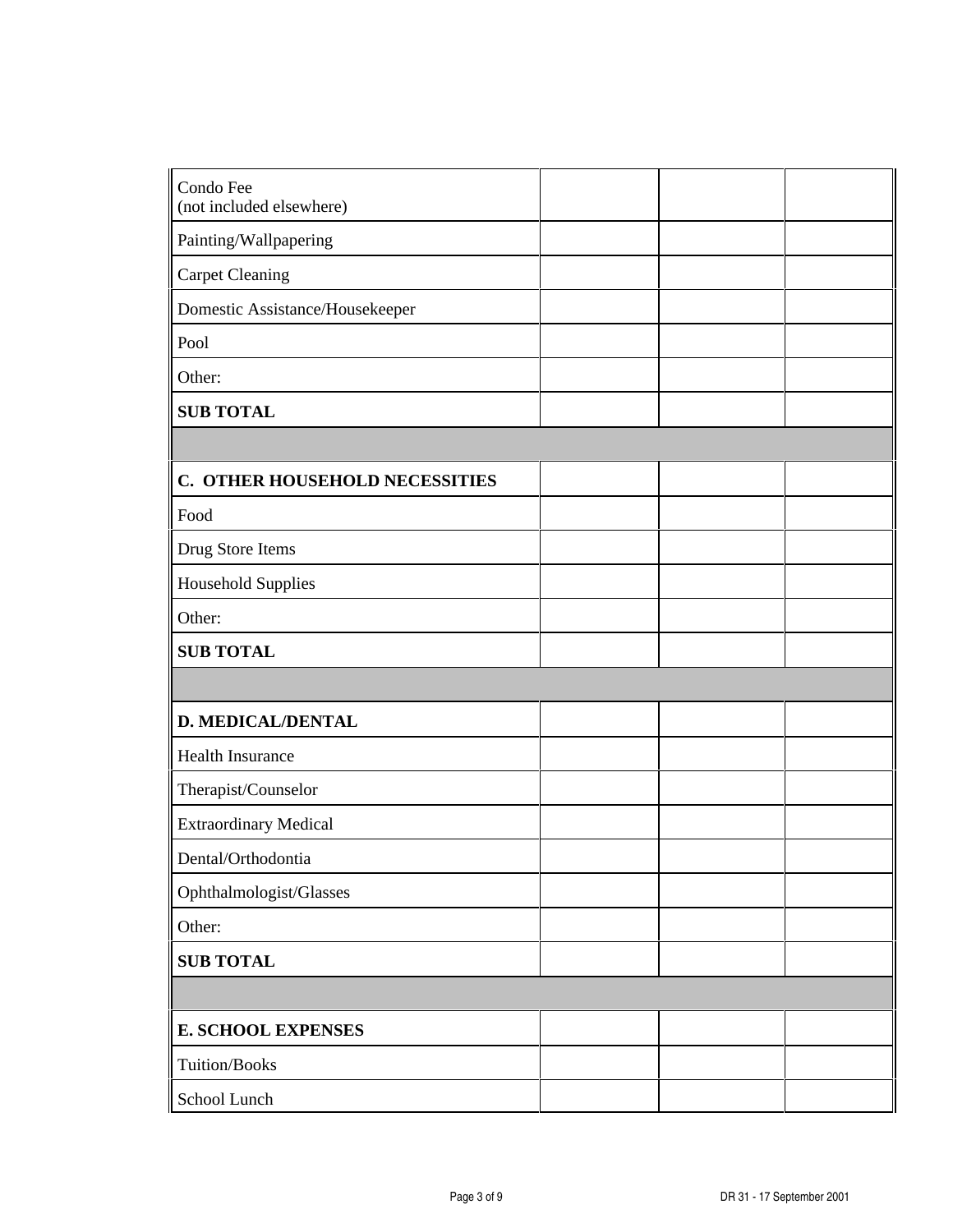| Extracurricular Activities       |  |  |
|----------------------------------|--|--|
| Clothing/Uniforms                |  |  |
| Room & Board                     |  |  |
| Daycare/Nursery School           |  |  |
| Other:                           |  |  |
| <b>SUB TOTAL</b>                 |  |  |
|                                  |  |  |
| F. RECREATION & ENTERTAINMENT    |  |  |
| Vacations                        |  |  |
| Videos/Theater                   |  |  |
| Dining Out                       |  |  |
| Cable TV/Internet                |  |  |
| Allowance                        |  |  |
| Camp                             |  |  |
| Memberships                      |  |  |
| Dance/Music Lessons etc.         |  |  |
| Horseback Riding                 |  |  |
| Other:                           |  |  |
| <b>SUB TOTAL</b>                 |  |  |
|                                  |  |  |
| <b>G. TRANSPORTATION EXPENSE</b> |  |  |
| Automobile Payment               |  |  |
| Automobile Repairs               |  |  |
| Maintenance/Tags/Tires/etc.      |  |  |
| Oil/Gas                          |  |  |
| Automobile Insurance             |  |  |
| Parking Fees                     |  |  |
| Bus/Taxi                         |  |  |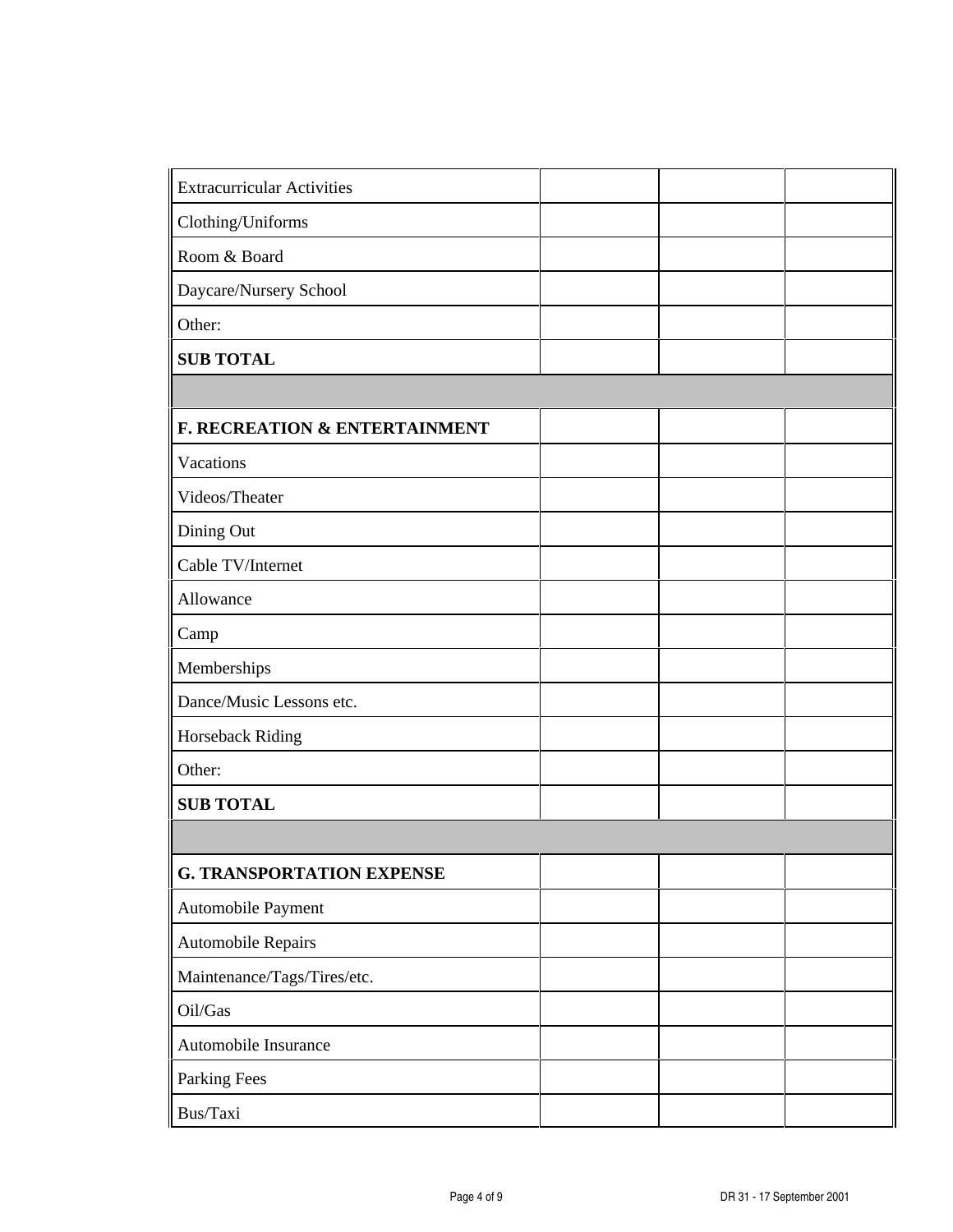| $\sqrt{\frac{1}{\text{Other}}}$               |  |  |
|-----------------------------------------------|--|--|
| <b>SUB TOTAL</b>                              |  |  |
|                                               |  |  |
| H. GIFTS                                      |  |  |
| Holiday Gifts                                 |  |  |
| <b>Birthdays</b>                              |  |  |
| Gifts to Others                               |  |  |
| Charities                                     |  |  |
| <b>SUB TOTAL</b>                              |  |  |
|                                               |  |  |
| <b>J. CLOTHING</b>                            |  |  |
| Purchasing                                    |  |  |
| Laundry                                       |  |  |
| Alterations/Dry Cleaning                      |  |  |
| Other:                                        |  |  |
| <b>SUB TOTAL</b>                              |  |  |
|                                               |  |  |
| <b>K. INCIDENTALS</b>                         |  |  |
| Books & Magazines                             |  |  |
| Newspapers                                    |  |  |
| Stamps/Stationary                             |  |  |
| <b>Banking Expense</b>                        |  |  |
| Other:                                        |  |  |
| <b>SUB TOTAL</b>                              |  |  |
|                                               |  |  |
| <b>L. MISCELLANEOUS/OTHER</b>                 |  |  |
| Alimony/Child Support (from a previous Order) |  |  |
| Religious Contributions                       |  |  |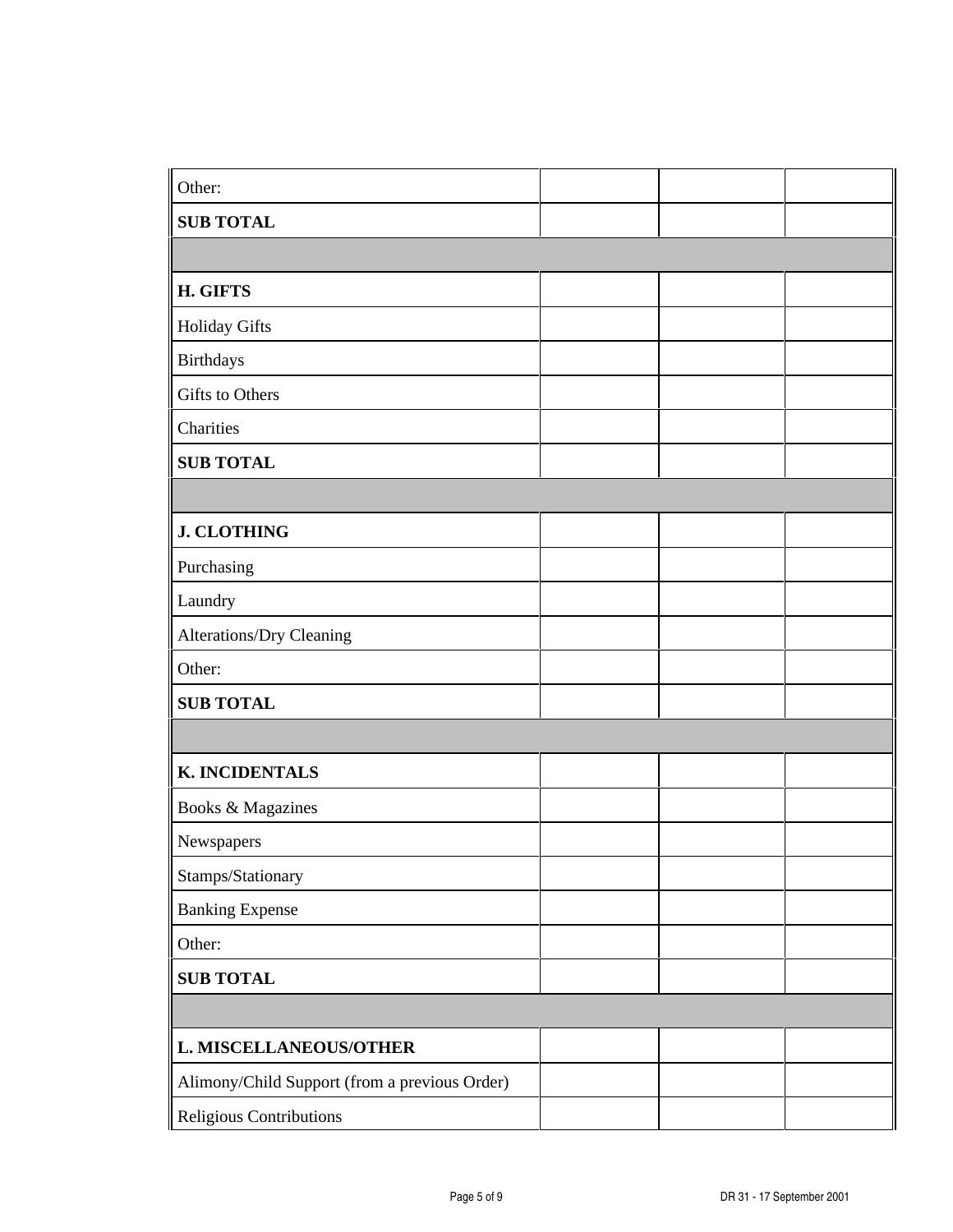| Hairdresser/Haircuts    |  |  |
|-------------------------|--|--|
| Manicure/Pedicure       |  |  |
| Pets/Boarding           |  |  |
| Life Insurance          |  |  |
| Other:                  |  |  |
| <b>SUB TOTAL</b>        |  |  |
|                         |  |  |
| TOTAL MONTHLY EXPENSES: |  |  |

Number of Dependent Children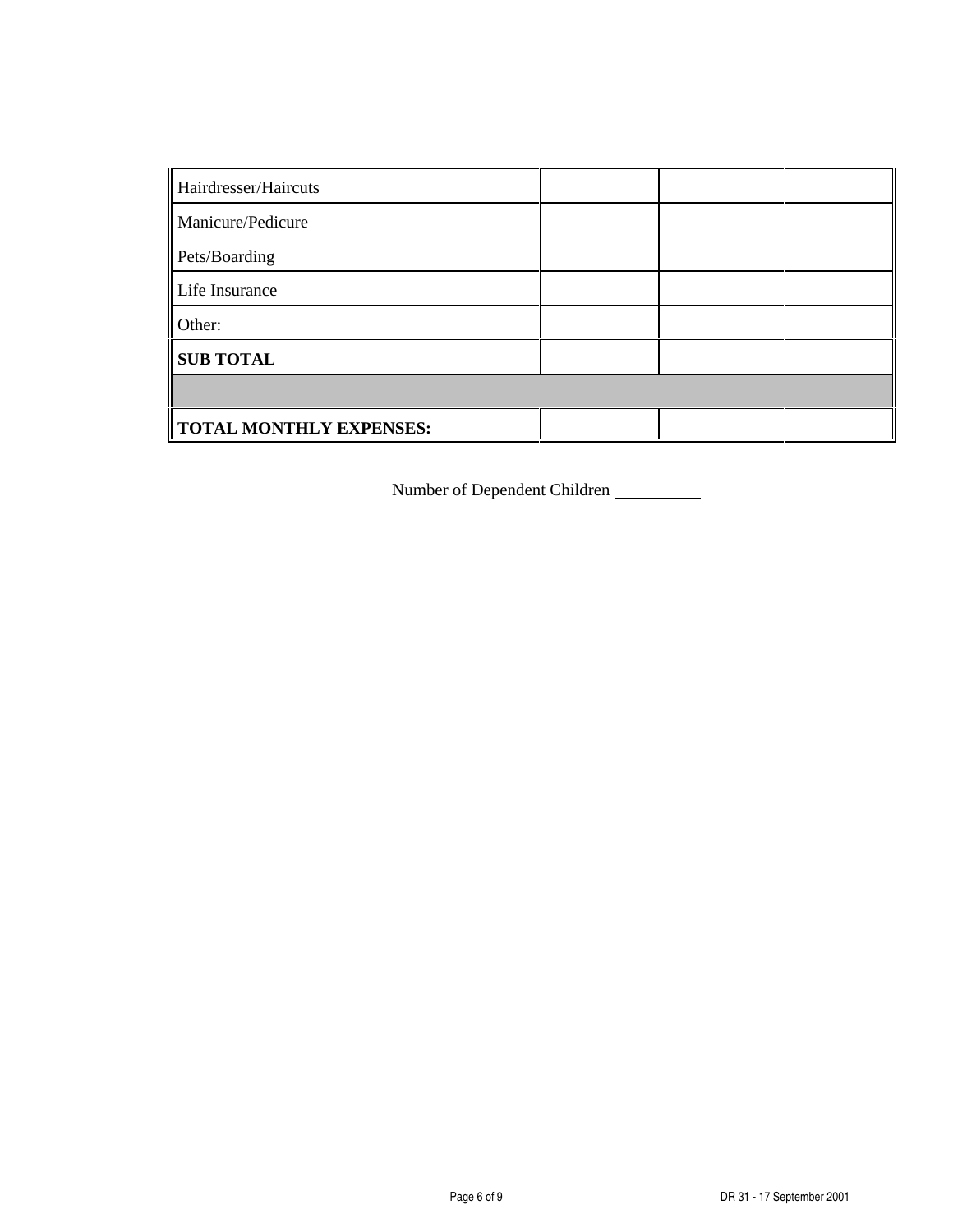## **INCOME STATEMENT**

| <b>GROSS MONTHLY WAGES:</b>                                           | \$                        |
|-----------------------------------------------------------------------|---------------------------|
| Deductions:                                                           |                           |
| Federal                                                               | \$                        |
| <b>State</b>                                                          | \$                        |
| Medicare                                                              | \$                        |
| F.I.C.A.                                                              | \$                        |
| Retirement                                                            | \$                        |
|                                                                       |                           |
| <b>Total Deductions:</b>                                              | \$                        |
| <b>NET INCOME FROM WAGES:</b>                                         |                           |
|                                                                       |                           |
| <b>OTHER GROSS INCOME: (alimony,</b><br>part-time job, rentals, etc.) | $\boldsymbol{\mathsf{S}}$ |
| Deductions:                                                           |                           |
| a.                                                                    | \$                        |
| b.                                                                    | \$                        |
| c.                                                                    | \$                        |
| <b>Total deductions from Other income:</b>                            | \$                        |
| <b>NET OTHER INCOME:</b>                                              |                           |
| <b>TOTAL MONTHLY INCOME:</b>                                          |                           |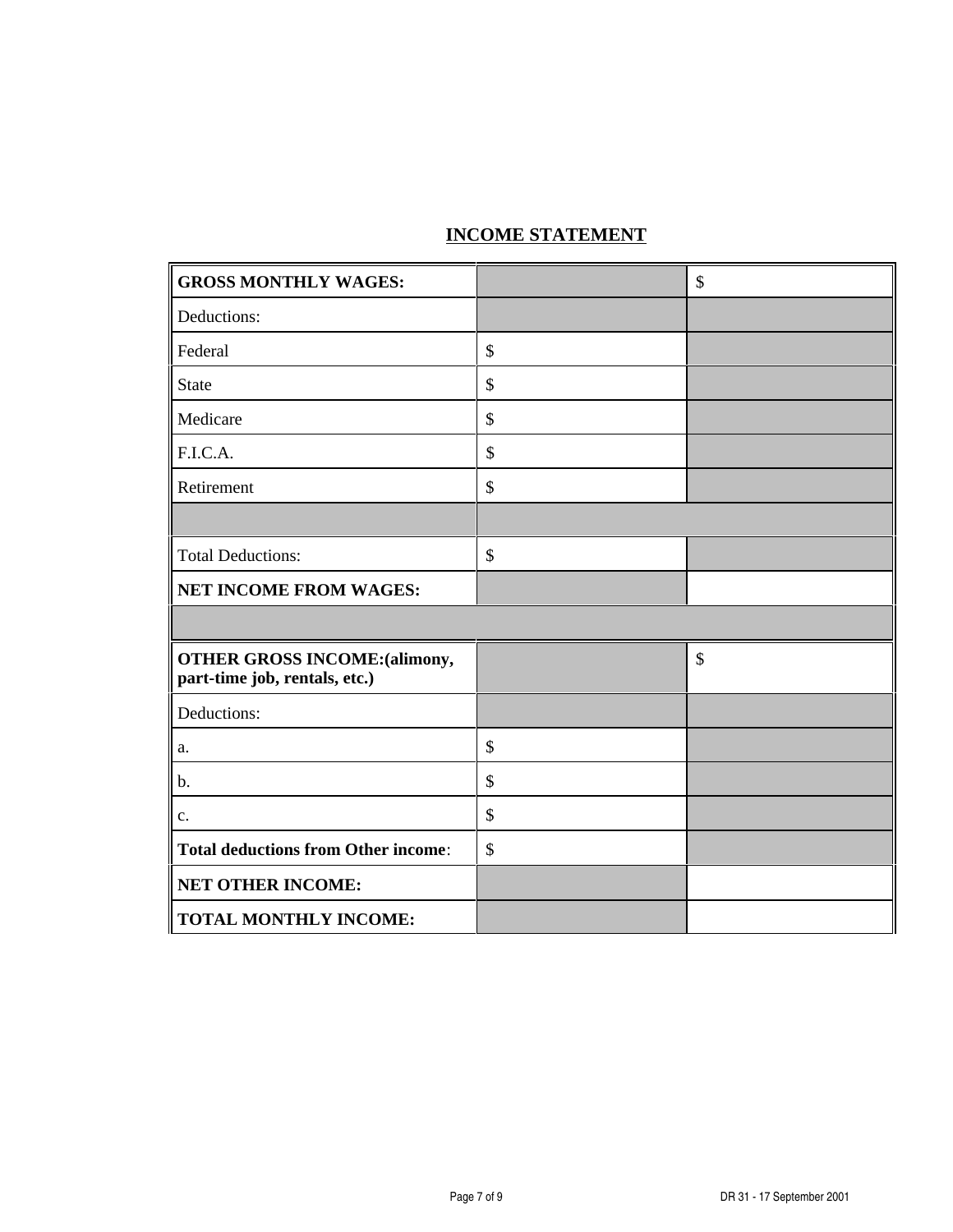## **ASSETS & LIABILITIES**

| <b>ASSETS:</b>                            |    |
|-------------------------------------------|----|
|                                           |    |
| <b>Real Estate</b>                        | \$ |
| Furniture (in the marital home)           | \$ |
| Bank Accounts/Savings                     | \$ |
| U.S. Bonds                                | \$ |
| Stocks/Investments                        | \$ |
| Personal Property                         | \$ |
| Jewelry                                   | \$ |
| Automobiles                               | \$ |
| <b>Boats</b>                              | \$ |
| Other:                                    | \$ |
|                                           |    |
| <b>TOTAL ASSETS:</b>                      | \$ |
|                                           |    |
| <b>LIABILITIES:</b>                       |    |
|                                           |    |
| Mortgage                                  | \$ |
| Automobiles                               | \$ |
| Notes Payable to Relatives                | \$ |
| <b>Bank Loans</b>                         | \$ |
| <b>Accrued Taxes</b>                      | \$ |
| <b>Balance of Credit Card</b><br>Accounts | \$ |
| a.                                        |    |
| $\mathbf{b}$ .                            |    |